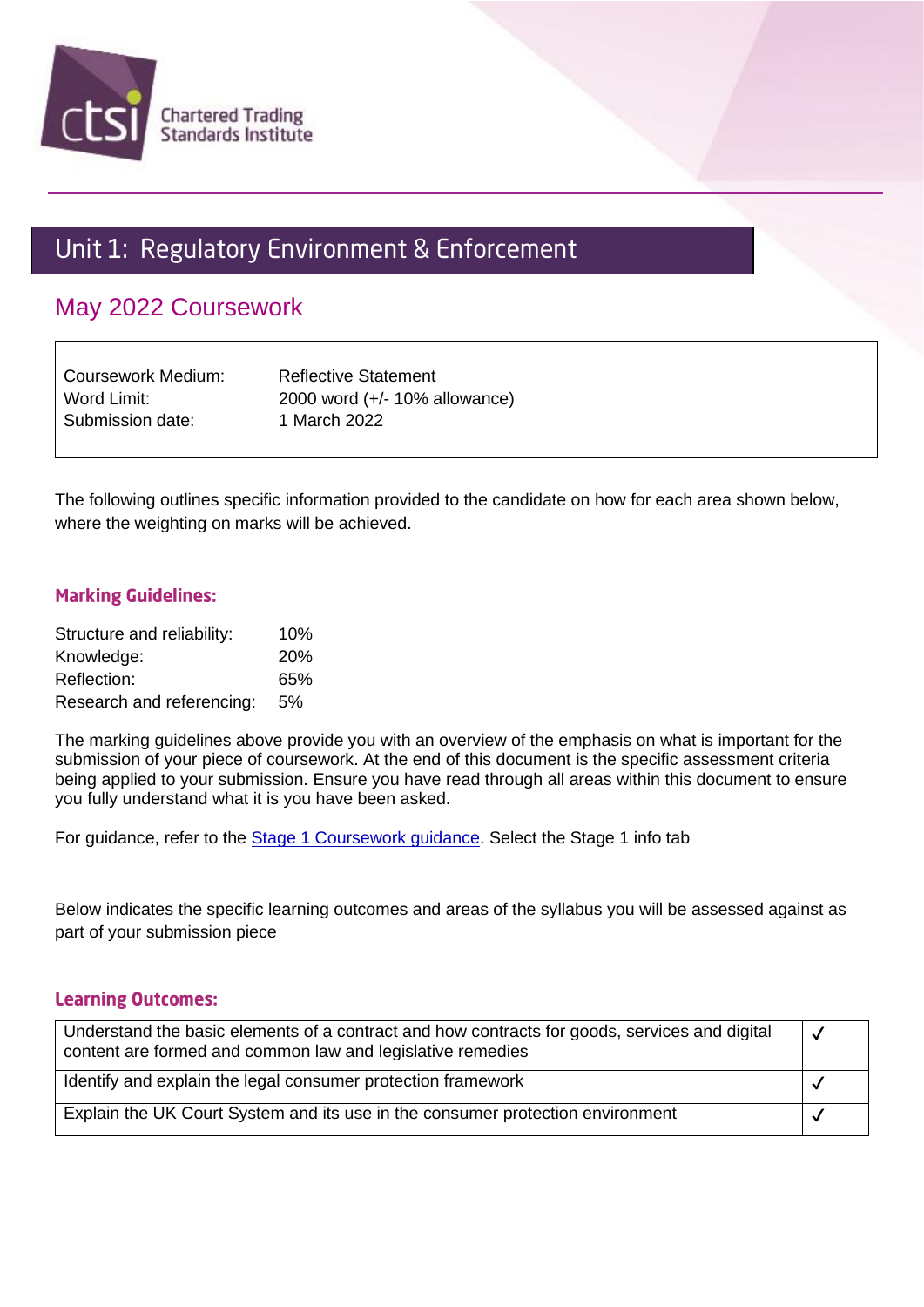## **Ouestion**

Use examples from your work where you have advised, or are likely to advise a business, or a consumer, on the fair trading civil or criminal law, which includes the fair-trading law within the Unit 3 syllabus. Use this work, and how it developed, to reflect on the following and, in particular, your use of the skills identified below:

- How contract and fair-trading law applies to the scenario
- Which parts of the consumer protection framework might be relevant and appropriate as the work develops?
- Which Courts may be appropriate if any legal action is taken, and by whom?

If you work outside of local authority trading standards, you may use an example of where you have advised your employer, another business or a consumer on fair trading law. You must still ensure your coursework meets the assessment criteria; this may require you to consider what a TS officer would have done in similar circumstances. As an example, you might need to reflect on how trading standards might have dealt with the issue taking account of their own enforcement polices and statutory codes.

## **Assessment Criteria:**

| <b>Skill</b>                                              | <b>Abilities to show</b>                                                                                                        | $%$ of<br>marks |
|-----------------------------------------------------------|---------------------------------------------------------------------------------------------------------------------------------|-----------------|
| Knowledge                                                 | Use of relevant contract and fair-trading law                                                                                   |                 |
|                                                           | Identification of relevant parts of consumer protection<br>framework                                                            | 20              |
|                                                           | Identification of appropriate Courts                                                                                            |                 |
| Understand the business you<br>work with                  | Have you engaged constructively with the business?                                                                              |                 |
|                                                           | Have you taken account of the provisions of statutory<br>codes in order to engage effectively with businesses?                  | 10              |
| Choose appropriate interventions                          | Have you made appropriate and proportionate intervention<br>choices to have the greatest impact on supporting<br>compliance?    | 25              |
|                                                           | Have you worked effectively with other organisations,<br>where that would be appropriate?                                       |                 |
| Evaluate                                                  | How have you monitored and reported on your activities<br>and performance?                                                      |                 |
|                                                           | Have you evaluated your activities in relation to your<br>regulatory objectives and your organisations strategic<br>priorities? | 30              |
| Structure and reliability of your<br>reflective statement | Have you produced a well presented and logical<br>statement?                                                                    | 10              |
|                                                           | Does your report contain a balanced reflection of your<br>work?                                                                 |                 |
| Research and referencing                                  | Is any research that you have carried out accurate and any<br>referencing, correct?                                             | 5               |